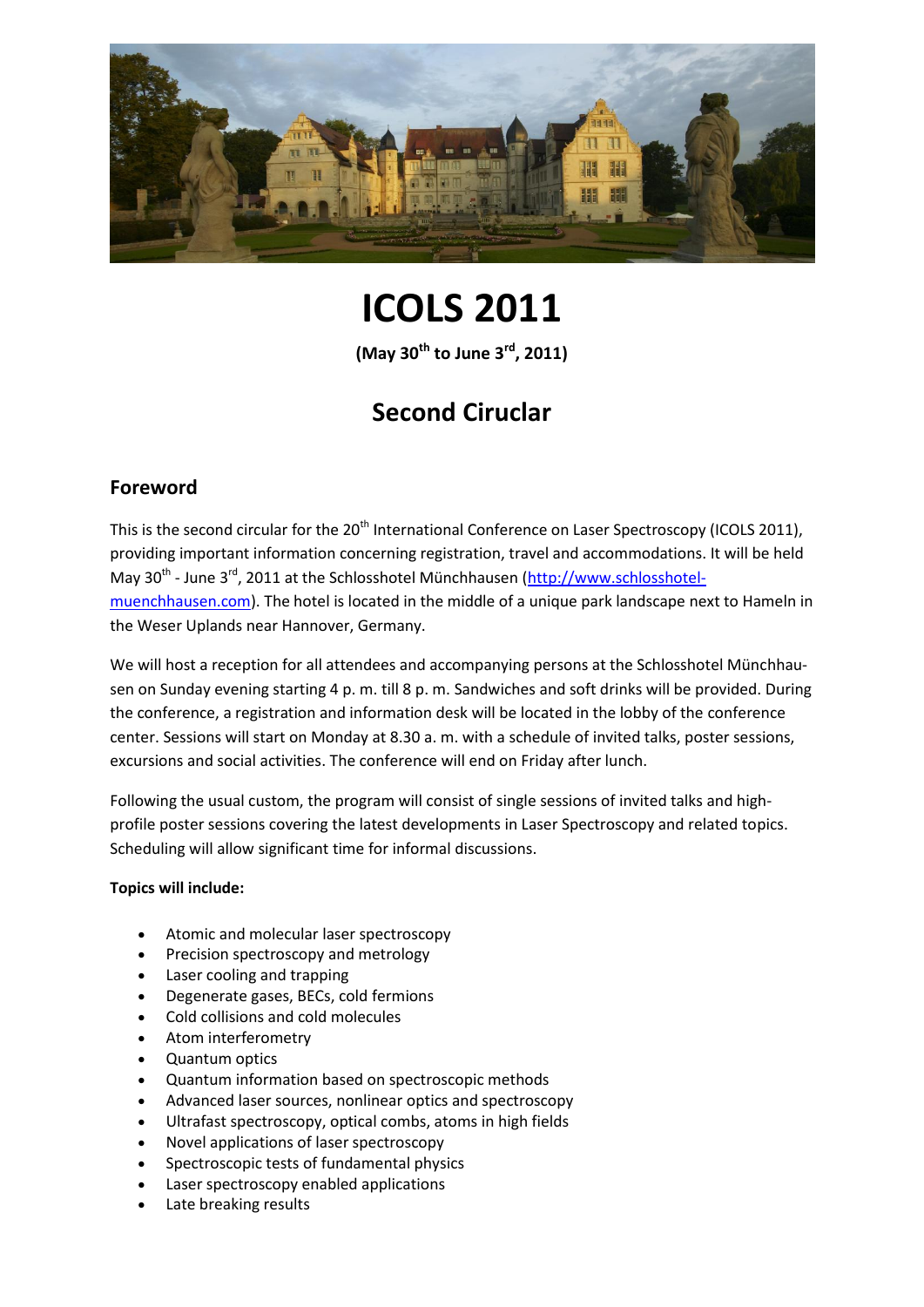#### **Confirmed invited speakers include:**

- David DeMille (USA)
- Michael Drewsen (Denmark)
- Nathan Goldman (Belgium)
- Randy Hulet (USA)
- Hidetoshi Katori (Japan)
- Michael Köhl (UK)
- Stephan Kuhr (Germany)
- Anne L'Huillier (Sweden)
- Astrid Lambrecht (France)
- Morgan Mitchell (Spain)
- Giovanni Modugno (Italy)
- Tracy Northup (Austria)
- Silke Ospelkaus (Germany)
- Tilman Pfau (Germany)
- Nathalie Picqué (Germany)
- Arno Rauschenbeutel (Germany)
- Gerhard Rempe (Germany)
- Monika Ritsch-Marte (Austria)
- Ralf Röhlsberger (Germany)
- Till Rosenband (USA)
- Peter Rosenbusch (France)
- Matthew Sellars (Australia)
- Yoshiro Takahashi (Japan)
- Andrew White (Australia)
- Jing Zhang (China)
- Peter Zoller (Austria)

# **Meeting Format**

Following tradition and by design, participation in ICOLS 2011 will be limited to approximately 200 attendees by invitation only. The program will consist of about 32 invited oral presentations (daily single session format) and two evening poster sessions. Wednesday afternoon will be held free for informal discussions and recreational activities.

Written contributions from the invited speakers will be compiled and published in the conference proceedings, which will be distributed to all attendees. If electronic copies of the posters are provided to the organizers by the conclusion of the conference, they will be made available on a DVD for all attendees (depending on author's agreement).

The organizing committee solicits contributions for the poster sessions, which should be in the form of a concise summary of 300 words or less for consideration. Prospective contributors should submit their summaries by March 31<sup>st</sup> to **icols2011@igo.uni-hannover.de**.

Prospective attendees and/or contributors can register their interest in ICOLS 2011 and will be included in future correspondence by emailing [ICOLS2011@iqo.uni-hannover.de.](mailto:ICOLS2011@iqo.uni-hannover.de) Please visit our website [http://www.iqo.uni-hannover.de/icols2011.html,](http://www.iqo.uni-hannover.de/icols2011.html) which will be kept up to date.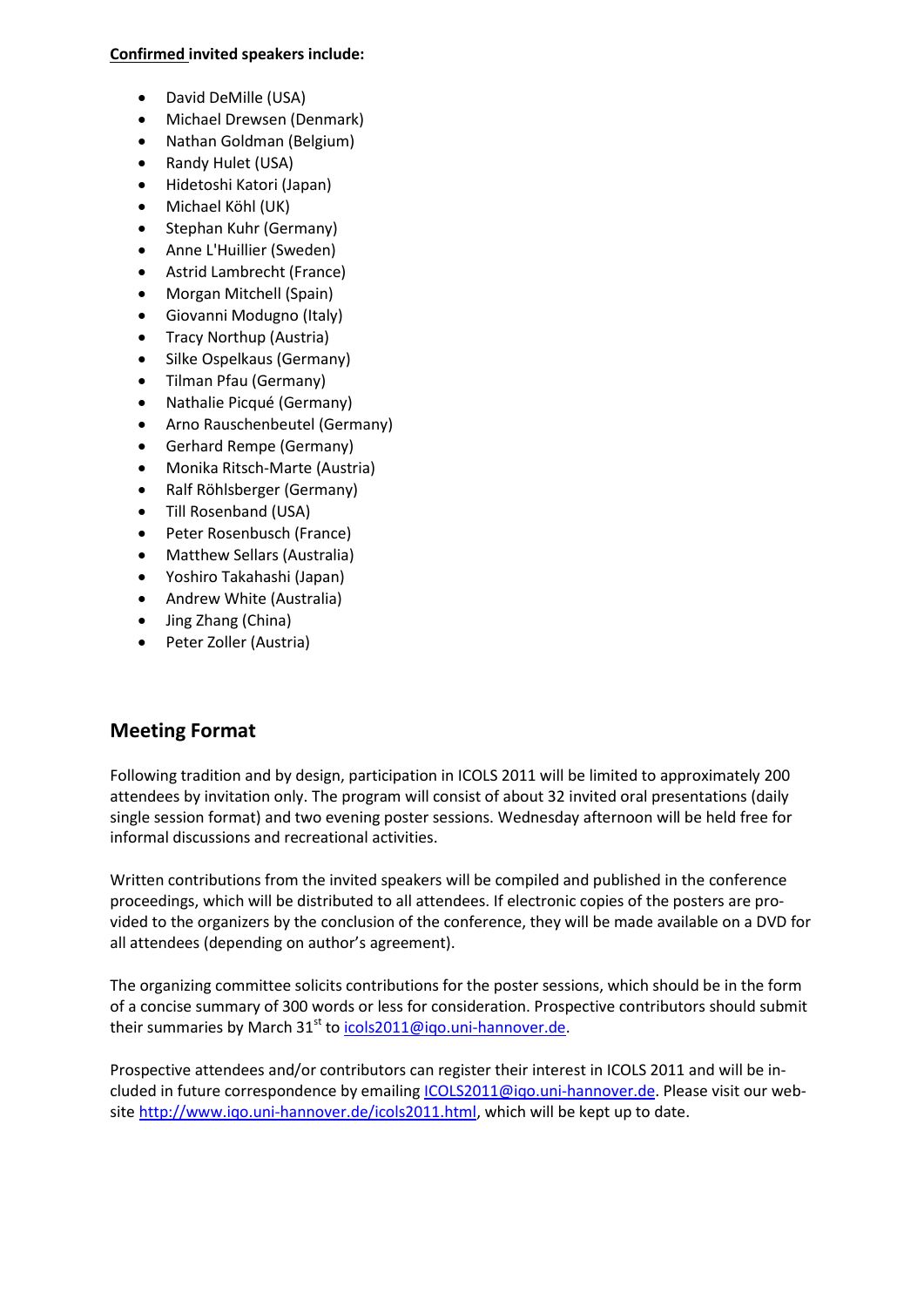# **Registration**

Attendance is by invitation only and the number of delegates will be limited to approximately 200. The pre-registering will start on January  $15<sup>th</sup>$ , 2011.

From February 21<sup>st</sup>, 2011 we will inform about an acceptance to the conference. The confirmation mail will contain the registration form.

#### **Invitations are obtained by pre-registering on the conference website:**

**[http://www.iqo.uni-hannover.de/powermail.html?&no\\_cache=1](http://www.iqo.uni-hannover.de/powermail.html?&no_cache=1)**

### **Conference Fee**

The registration fee is EURO 680 prior to April 14<sup>th</sup>, 2011 and EURO 780 thereafter. The fee will cover the cost of the technical conference, the proceedings, and

| Sunday:    | reception and soft drinks                              |
|------------|--------------------------------------------------------|
| Monday:    | lunch, dinner, coffee breaks,                          |
|            | soft drinks and beer during the poster session         |
| Tuesday:   | lunch, dinner, coffee breaks,                          |
|            | soft drinks and beer during the poster session         |
| Wednesday: | lunch, coffee break, soft drinks                       |
| Thursday:  | lunch, coffee breaks, soft drinks,                     |
|            | conference dinner including soft drinks, beer and wine |
| Friday:    | lunch, coffee break                                    |

Soft drinks will be available throughout the days.

#### **Venue**

The Schlosshotel Münchhausen [\(http://www.schlosshotel-muenchhausen.com\)](http://www.schlosshotel-muenchhausen.com/) is located in the middle of a unique park landscape next to Hameln in the Weser Uplands near Hannover, Germany. The Schlosshotel Münchhausen is reachable by car or by the shuttle bus, which will start at different hotels in Hameln (length of the trip about 15 minutes for those, who are not accommodated at Schlosshotel Münchhausen - see below).

The **Weser Uplands**(German: *Weserbergland)* is a hill region i[n Germany](http://en.wikipedia.org/wiki/Germany) [\(Lower Saxony,](http://en.wikipedia.org/wiki/Lower_Saxony) [Hessen](http://en.wikipedia.org/wiki/Hesse) and [North Rhine-Westphalia,](http://en.wikipedia.org/wiki/North_Rhine-Westphalia) between [Hannoversch Münden](http://en.wikipedia.org/wiki/Hannoversch_M%C3%BCnden) and [Porta Westfalica](http://en.wikipedia.org/wiki/Porta_Westfalica) near the rive[r Weser\)](http://en.wikipedia.org/wiki/Weser). The tales of the [Brothers Grimm](http://en.wikipedia.org/wiki/Brothers_Grimm) are set in the Weser Uplands, and it has many [renaissance](http://en.wikipedia.org/wiki/Renaissance) buildings, exhibiting a peculiar regional style, the so-called [Weser Renaissance](http://en.wikipedia.org/wiki/Weser_Renaissance) style. The region roughly coincides with the [natural region](http://en.wikipedia.org/wiki/Natural_region) of th[e Lower Saxon Hills](http://en.wikipedia.org/wiki/Lower_Saxon_Hills) defined by th[e Federal Agency for Nature Con](http://en.wikipedia.org/wiki/Federal_Agency_for_Nature_Conservation)[servation](http://en.wikipedia.org/wiki/Federal_Agency_for_Nature_Conservation) BfN.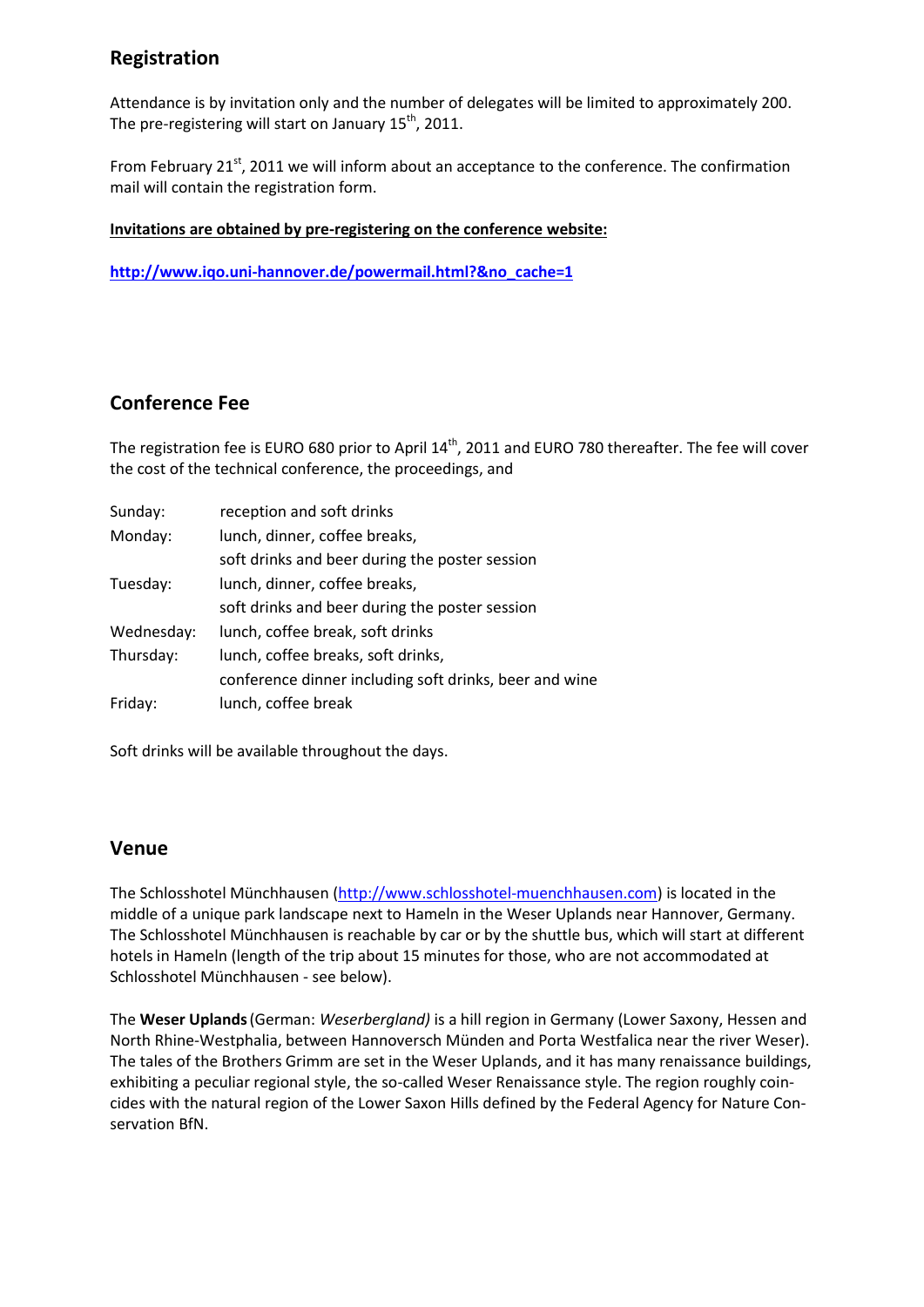# **Accommodations**

Rooms at a reduced rate for the attendees of ICOLS 2011 have been blocked in the following hotels:

**Schlosshotel Münchhausen** [\(http://schlosshotel-muenchhausen.com/\)](http://schlosshotel-muenchhausen.com/) (conference site) (single-rooms 120 EURO to 420 EURO, double-rooms 174 EURO to 440 EURO/night incl. breakfast)

**Apartment-Hotel**, Hameln [\(http://www.apartmenthotel-hameln.de/\)](http://www.apartmenthotel-hameln.de/) (single-rooms 61 EURO, double-rooms 68 EURO, twin-rooms 87 EURO/night incl. breakfast)

**Mercure**, Hameln [\(http://www.mercure.com/de/hotel-5397-mercure-hotel-hameln/index.shtml\)](http://www.mercure.com/de/hotel-5397-mercure-hotel-hameln/index.shtml) (single-rooms 99 EURO to 109 EURO, double-rooms 149 EURO/night incl. breakfast)

**Rattenfängerhotel Berkeler Warte**, Hameln [\(http://www.rattenfaengerhotel.de\)](http://www.rattenfaengerhotel.de/) (single-rooms 70,50 EURO, double-rooms 91 EURO/night incl. breakfast)

**Stadthotel Hameln** [\(http://www.hotel-stadthameln.de/\)](http://www.hotel-stadthameln.de/) (single-rooms 89 EURO - 103 EURO/night incl. breakfast)

**Zur Krone**, Hameln [\(http://www.hotelzurkrone.de/\)](http://www.hotelzurkrone.de/) (single-rooms 80 EURO, double-rooms 99 EURO/night incl. breakfast)

All hotels reserved are located near city Hameln. A shuttle-service to the conference site will be provided.

[The](http://dict.tu-chemnitz.de/english-german/the.html) [General](http://dict.tu-chemnitz.de/english-german/General.html) [Terms](http://dict.tu-chemnitz.de/english-german/Terms.html) [and](http://dict.tu-chemnitz.de/english-german/and.html) [Conditions](http://dict.tu-chemnitz.de/english-german/Conditions.html) of the hotels [shall](http://dict.tu-chemnitz.de/english-german/shall.html) [apply.](http://dict.tu-chemnitz.de/english-german/apply/govern.html)

# **Other Services**

Beginning Sunday, May  $29<sup>th</sup>$ , we will have ICOLS 2011 headquarters, registration and information set up at the conference site, Schlosshotel Münchhausen.

# **Social and Recreational Activities**

Wednesday afternoon will be open for a variety of organized or self-guided activities and excursions. Additional programs will be organized throughout the week for accompanying persons. Hameln and the surrounding are offering a lot of distractions, including a number of recreational activities, such as swimming, golf, mountain biking, biking, tennis, health clubs, castles, wildlife parks, shipping, to name a few.

Daytrips to Hannover, Hamburg or Berlin are possible, too.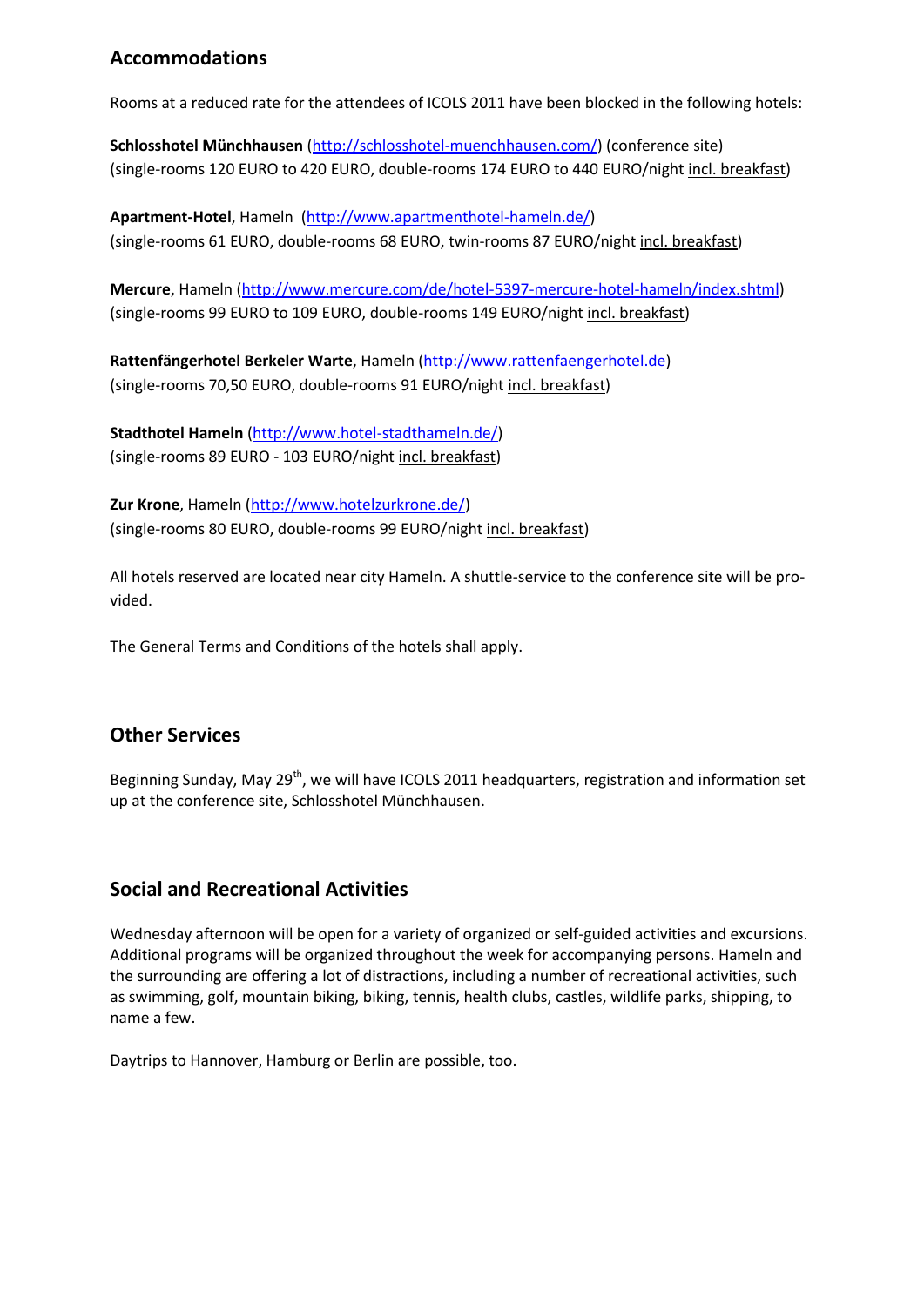# **Climate**

Germany has a variable climate with frequent changes of weather from day to day. The character of individual summers and winters may also be very different from year to year, depending on whether oceanic or continental influences dominate. The temperature in June might be between 20 and 25 degrees during daytime with occasional rain showers.

# **Timeline**

| Pre-registration start:            | January 15 <sup>th</sup> , 2011 |
|------------------------------------|---------------------------------|
| Invitation and payment information | end of February 2011            |
| Third Circular:                    | March 2011                      |
| Deadline accommodations:           | March 31st, 2011                |
| Deadline abstract submission:      | March 31st, 2011                |
| Manuscript submission:             | July 14 <sup>th</sup> , 2011    |

# **Transportation**

The conference site can be reached by shuttle bus from the hotels in Hameln. Hameln can be reached by train (S-Bahn) from Hannover Airport (60 minutes) or Hannover Main Station (45 minutes). Detailed information will be found at website: <http://www.iqo.uni-hannover.de/798.html>

# **Program Committee**

E. Arimondo, Pisa/Italy V.S. Bagnato, Sao Paulo/Brazil K. Baldwin, Canberra/Australia V. Balykin, Troitsk/Russia J. Bergquist, Boulder/USA R. Blatt, Innsbruck/Austria I. Cirac, Garching/Germany W. Ertmer, Hannover/Germany E. Giacobino, Paris/France L. Hollberg, Stanford/USA M. Inguscio, Firenze/Italy W. Jhe, Seoul/Korea M. Kasevich, Sunnyvale/USA H. Katori, Tokyo/Japan M. Leduc, Paris/France M. Lewenstein, Barcelona/Spain E. Riis, Glasgow/Great Britain P.O. Schmidt, Braunschweig/Germany